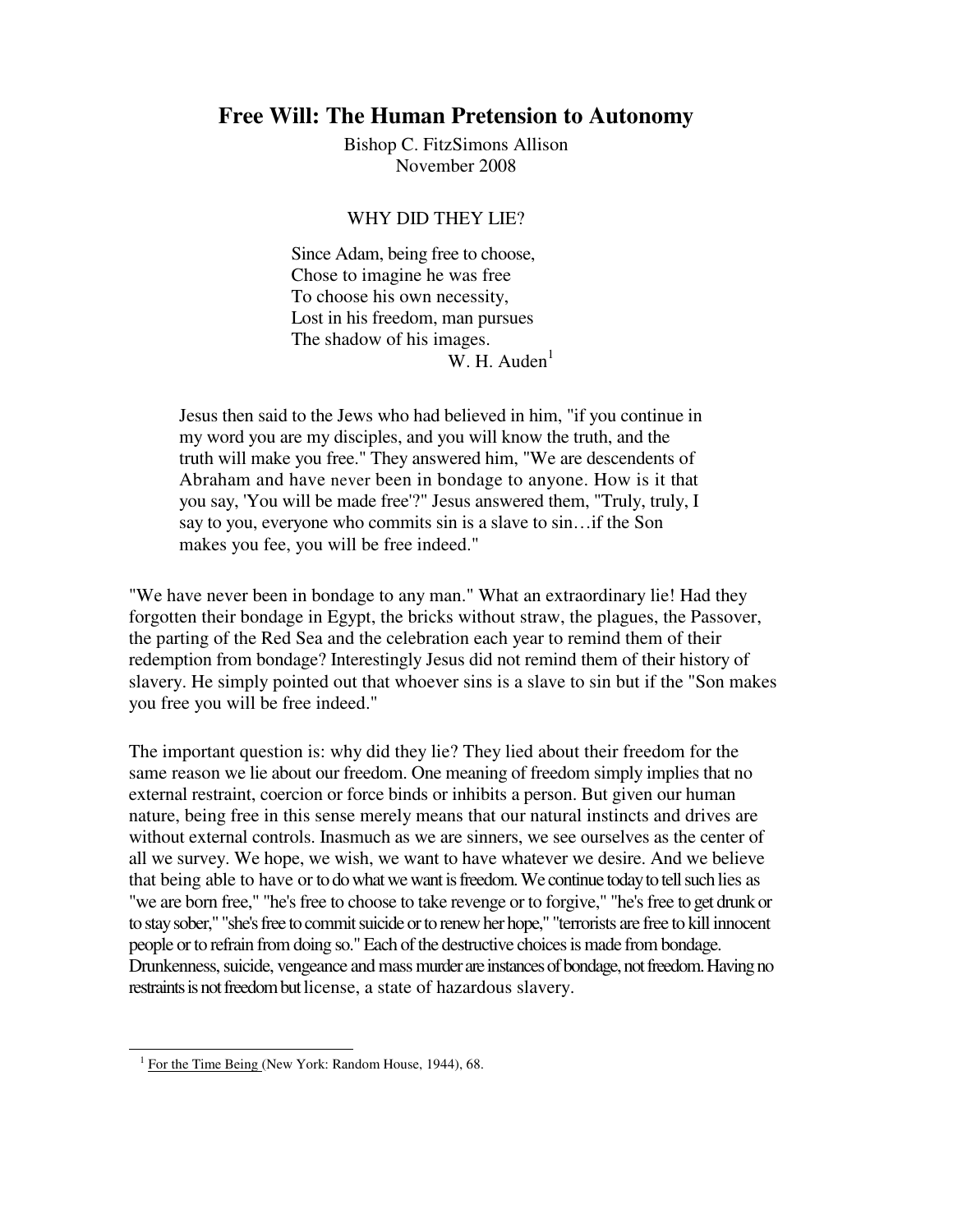Archbishop William Temple has given us the simplest and deepest picture of the bondage into which we are all born.

When we open our eyes as babies we see the world stretching out around us; we are in the middle of it ...I am the center of the world I see; where the horizon is depends on where I stand ... Some things hurt us; we hope they will not happen again; we call them bad. Some things please us; we hope they will happen again; we call them good. Our standard of value is the way the things affect ourselves. So each of us takes his place in the center of his own world. But I am not the center of the world, or the standard of reference as between good and bad; I am not and God is.

This self as center is the cause and source of all sin and of our persistent bondage.

An Oxford don once observed that he had never known an independently wealthy scholar to finish the work for a doctorate in the time required. Wealth seemed to give one choices to delay, procrastinate, and put off work that needed to be done. Students, whose financial circumstances did not allow them the choice of continuing delay, tended to finish their work on schedule. Money confers the power of wider choices, but that very power can reinforce bondage.

Lord Acton's dictum, "power tends to corrupt and absolute power corrupts absolutely," is an insight not only about power but also about the nature of freedom. This easily documented wisdom is based on the unacknowledged fact that our wills are not free unless they naturally desire to do what they should. When they are given power to have their way they too often tend to increase bondage, not freedom. Professor Leonard Hodgson used to object to Acton's statement on the grounds that God is absolute power but not corrupted. This is true because God, unlike humans, is not self-centered and sinful. Too often Acton's quote is cited without the word "tends." "Power tends to corrupt..." because humans tend to self-centeredness**.** Yet there are many examples of the use of power without corruption.

The great counter-cultural wisdom advanced by Dante's Divine Comedy is that no one gets dragged into hell, or barred from heaven, by anything external. People get what they desire in the circles of hell. Cowards flee and haters hate for all eternity because that is what their wills choose. Those with an invitation to heaven willfully decline because they do not wish to relinquish the self-destructive commitments that cannot live in heaven**.**  C. S. Lewis' Great Divorce describes this beautifully. His stories and illustrations of humans desiring lust, self-pity and revenge, because of past habits or hurts, prevent them from desiring heaven. With God's forgiveness and love, and our repentance (a change of heart), our wrongful desires are gradually replaced, our wills are changed as expressions of a changed heart, and we began to desire what we should.

The fact that our wills are in bondage can be learned from non-Christians as well as Christians. Few have illustrated the true nature of the human captivity of the will more dramatically than Jean Paul Sartre, in his play No Exit. As in Dante's Inferno, people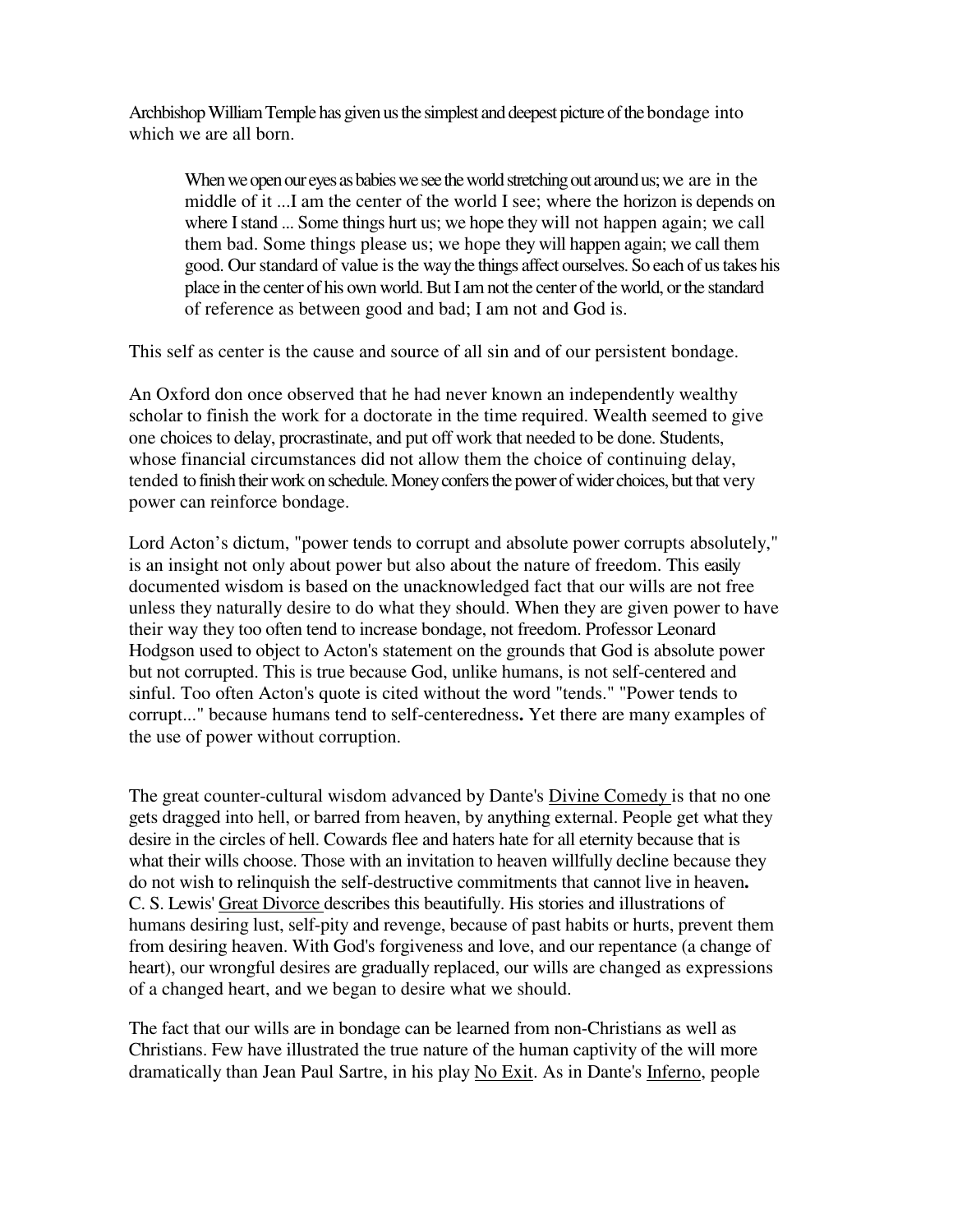choose to be in a room from which nothing prevents their leaving, but they have no desire to do so. All of them are miserable and they encourage further misery in each other*.* Their wills imprison them and they are left among others who are similarly committed to selfwillfulness. Here a non-Christian, Sartre, teaches us the seriousness of the bondage we mistakenly call freedom: "You remember all we were told about torture-chambers, the fire and brimstone, the 'burning marl.' Old wives tales! There is no need for red-hot pokers. Hell is  $-$  other people."<sup>2</sup>

Our wills are the agents of our hearts. Appeals to "will power" are limited without a change of heart. Scripture teaches that "the heart is deceitful above all things and desperately wicked." (Jer. 17:9) Until our hearts begin to be changed we will continue to desire those things that lead to hell. Philip Melanchthon (1497-1560) is credited with the observation: "What the heart desires, the will chooses, and the mind justifies." The power for good or ill is in our hearts; our wills are mere agents of our hearts' desires.

Desire can be every bit as incarcerating as being in jail if the object of our desires is inappropriate or pathological. It is said that if one marries only for money one earns every penny. Getting what we want can be very expensive in the long haul. Finishing a whole pizza while struggling with obesity is getting what we want but this is bondage not freedom. As a procrastinator I think I am free if I can put off a duty until another day. The overwhelming tide of these secular times panders to our Pharisaic inclination that we are free when we get what we want. "You deserve it," the advertisement says. This is only true if what we want corresponds with ultimate reality, with what is God's will and is our promised joy. We joyless Pharisees need to be reminded of Jesus' words: "These things I have spoken to you that my joy may be in you and your joy may be full." (John 15: 11)

This issue of freedom is confusing, as William Temple's description of us reveals. Being the center of the world does not mean that everyone is completely self-centered. The human heart is complex and ambivalent. The pagan graces of family, friendship, and communal loyalty, as well as empathy in suffering and care for nature, give us some modicum restraints on our self-centeredness and produce some genuine desire for the good of others. As baptized recipients of death to self, and the assurance of the Easter triumph as the final reality, we are on track to enjoy becoming "free indeed."

Freedom at its depth is an unfathomable mystery, but simply because it is a mystery does not mean that we are unable to say some very clear and crucial things about it. There seems to be a mystery about why our stomachs don't digest themselves, but that mystery does not mean we give up eating or that we cannot learn a great deal about what we should eat. Childbirth is a profound mystery but that should not put obstetricians out of work. Several things need to be said about freedom without assuming one can dispel its mystery. This is especially true concerning aspects that have been distorted by the pervasive yeast of the Pharisee.

<sup>&</sup>lt;sup>2</sup> Jean Paul Sartre. No Exit, (New York: Vantage Books, 1989). 45.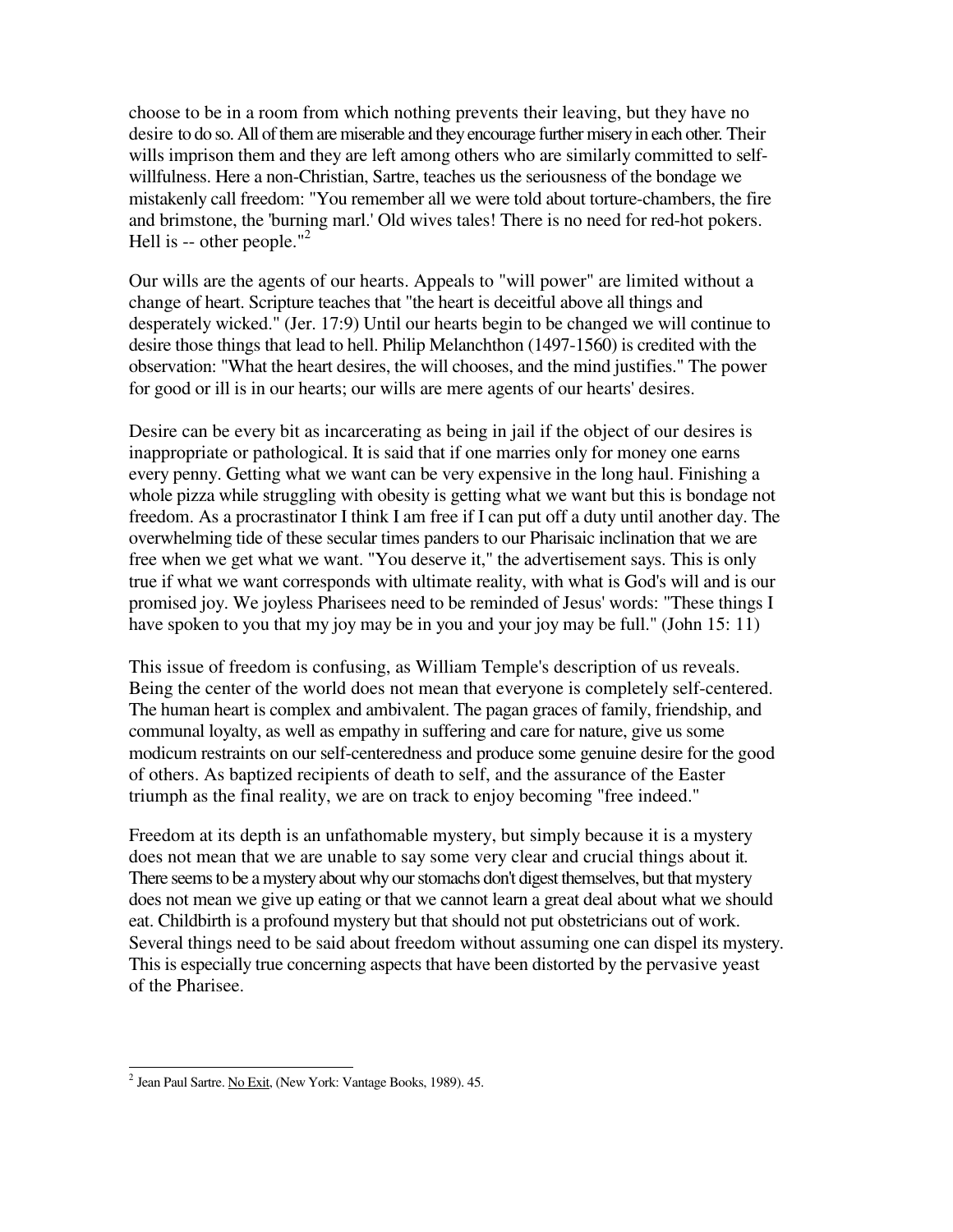The **first** is to be reminded of what our Lord emphatically told us, that when we sin we are "the slaves of sin." Sinning and freedom seem to be synonyms only to our sinful natures. But according to Jesus, sin is slavery. "He who sins is a slave to sin."

**Secondly**, freedom is not to be equated with having choices. Some choices will lead to freedom and some will lead to bondage. Making right choices is an expression of freedom. Life, beset with destructive sinful and damaging choices, is an expression of slavery.

We find an expression of true freedom in the example of Charles Wesley. When he returned from his miserable failure in Georgia he was visited on his sick bed by the Moravian, Peter Boehler. Peter asked Charles what confidence he had if he were to die at that time. Charles' answer was a confident, "that I have given my best endeavors to serve God." Peter sadly shook his head in disappointment, which hurt Charles poignantly. Peter gave him Martin Luther's Commentary on Galatians to read. Halfway through the penny dropped and Charles confessed that he had no dignity but his trust alone in Jesus Christ.

Before this event Charles had written very few poems or hymns. Now flowed from his heart something between 7,300 (Rattenberg) and 8,989 (Townsend) that were produced in the 50 years following his finding his true freedom. The word in Galatians gave him the choice to relinquish confidence in his own righteousness and accept that of the righteousness of Christ. It was not that he was free to make the choice but out of his bondage he was made free by the Word to choose true freedom

An alcoholic has choices of rum, gin, vodka, bourbon, or scotch before breakfast. Having such choices is sadly and demonstratively a form of bondage. Sometimes freedom from choices is true freedom. Liberation from the choices of addiction can be a most wonderful freedom A person, whose character has been so molded that deception and lying are not choices to be made each day, enjoys a greater freedom than one hounded constantly with choices to deceive and frantic attempts to recollect what lies were told that need to be covered.

Sir Walter Scott saw the bondage that results in the choice to lie: "Oh, what a tangled web we weave, when first we practice to deceive!" A tangled web is a veritable straightjacket in comparison with the freedom stemming from an honest heart. The possibility of lying would not occur to one whose commitment is to truth. It is like a mature married woman who has no desire for intimacy with men other than her husband. Each is more free by giving up choices. To choose to be a fireman eliminates the choice to be a carpenter or a policeman. The freedom of being a fireman may be seriously limited, not enhanced, by constantly revisiting the decision made when the commitment was made to be a fireman.

The third confusion that encourages the lie is that we are not born free but we are born **to be** free. The New Testament scholar C. K. Barrett teaches us that being made free, according to scripture, "... is nothing other than a synonym for salvation."<sup>3</sup> Nowhere in scripture is

The Constanting Corrects, The Gospel According to St. John. London: William Cowes and Sons, 1967), 285.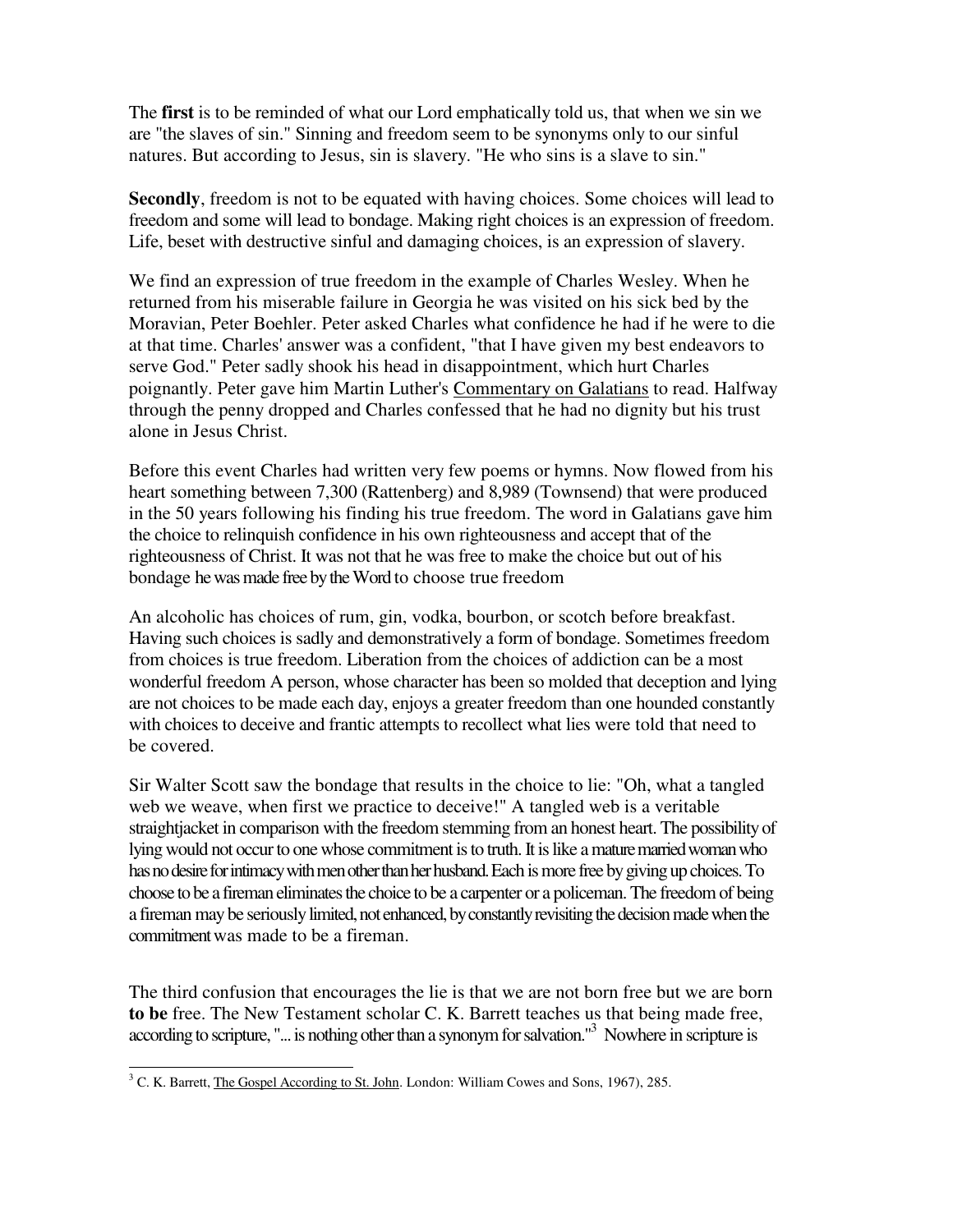freedom assumed in humanity's natural condition: "…you who were once slaves of sin have become obedient *from the heart* to the standard of teaching to which you were committed and having been set free from sin, have become slaves of righteousness." (Italics mine) (Rom. 6:17, 18), "For freedom Christ has set us free." (Gal. 5:1) "…and the truth will make you free." (John 8:32) "…where the Spirit of the Lord is, there is freedom." (I Car. 3:17)

When Hurricane Hugo hit Charleston, S. C. in 1989 the power lines were down and trees were strewn across the streets. I rode a bicycle from home to the Diocesan headquarters and went immediately to check the archives in a large closet on the second floor. The door closed behind me and I heard the lock click. There was no window and no light. I tried the heavy metal door and could not push it open. No one knew where I was. I wondered how long it would take to be found. I examined the hinges with my hands, hoping I might be able to remove them and then realized that it opened in and not out I was in terrible bondage because I did not recognize the true necessity that the door simply needed to be pulled and not pushed. When I recognized this reality, this necessity, I was free.

A simple story, perhaps, but in the long run God's unseen and spiritual realities are in this sense no different from material and physical ones. In pushing on that door I was reminded of the account of Paul's conversion. "It hurts to kick against the goads." (Acts 26:14). Kicking against God's spiritual realities is as frustrating as kicking against the steel door. Any who have experienced addictions know what this is like. The central question regarding freedom is whether my center is the Last Word, or whether God's will is the Last Word.

The poet Robert Penn Warren expressed this fundamental point: "For the recognition of necessity is the beginning of freedom." (Italics mine)<sup>4</sup> Communism claimed, that historical inevitability of the triumph of the proletariat and the withering of' the state, was the necessity which would provide true freedom. This was an enormously effective selling point until the very idea of this historical inevitability lost its conviction of necessity. The confidence born of hope and trust in the triumphant necessity of Jesus is the foundation of true freedom.

In summary, freedom remains a mystery but four things can and should be said about it: 1. Self-centered human nature, regardless of intelligence, believes that to sin is an expression of freedom. 2. To sin is not freedom, but slavery. 3. Freedom cannot be equated with merely having choices. 4. Freedom must be in accord with necessity.

## Predestination

No other Christian doctrine is as offensive and shocking to human and cultural sensibilities. The reason for this is simple. It goes back to William Temple's description of us. We come into this world perceiving ourselves as the center. But we are not the

<sup>4</sup> Brothers to Dragons, (New York: Random House, 1979), 214.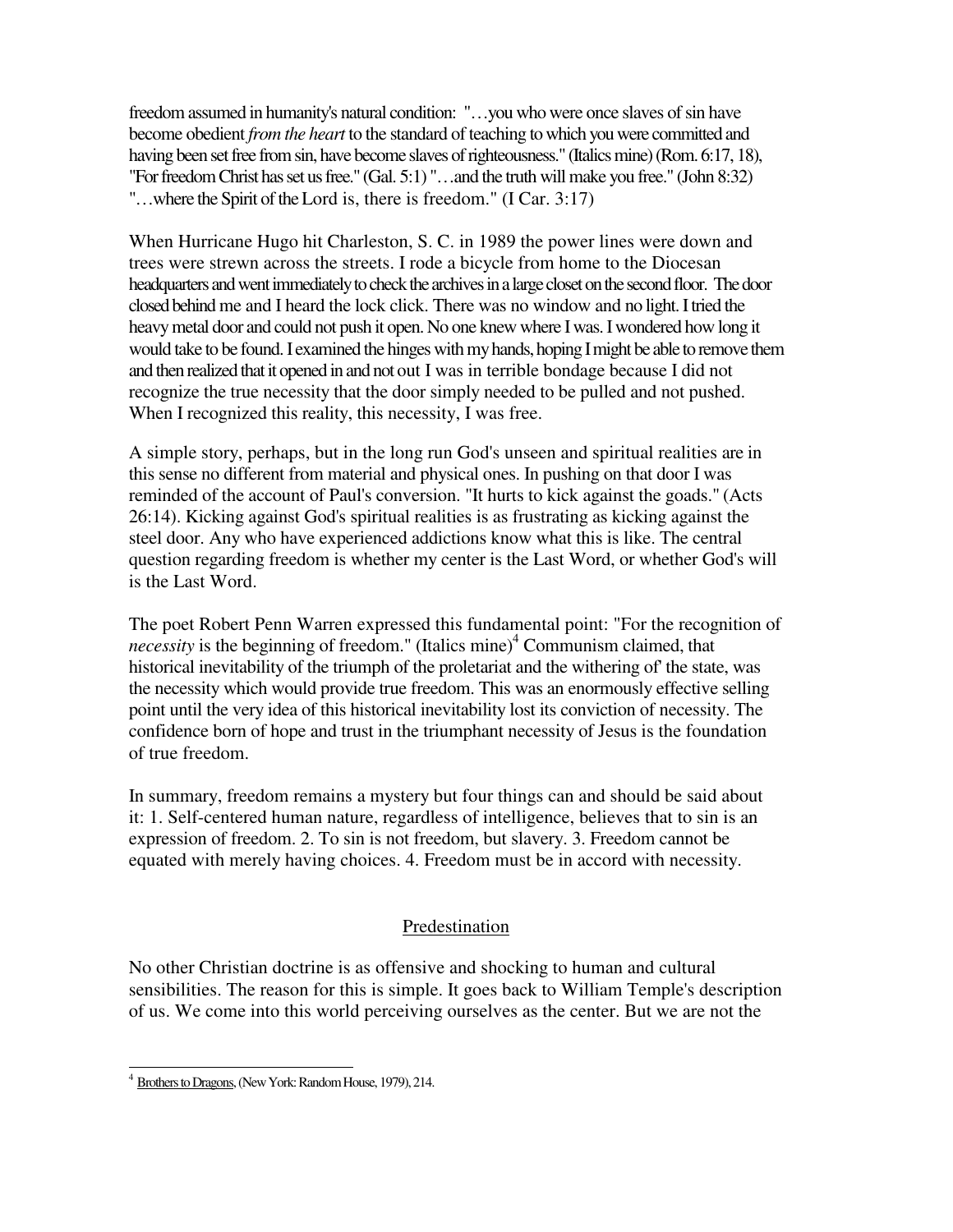center of the world, God is. As we resent a sibling or colleague, who has a rival center, all the more do we resent God who is **the** center.

This resentment is universal and infects everyone from children to the intellectual elite. "It's all about me" is too often the persistent posture of adults. That we are not the center of the world is a fact that some only slowly and reluctantly admit while others never do. When we encounter the claim of God's predestination this reluctance can turn to anger and denial. But when we realize that freedom utterly depends on some necessity, some reality, we must ask, what necessity is it? Is it not some residual antagonism toward God as center that makes us resent the very idea that God's destiny for us is the ultimate necessity, the only sure ground for our freedom? His will, not mine, will be until my will is perfectly matched with his.

Article XVII of the Anglican 39 Articles states: "As the godly consideration of Predestination, our election in Christ, is full of sweet, pleasant, and unspeakable comfort to godly persons ...so for curious and carnal persons lacking the Spirit of Christ to have continually before their eyes the sentence of God's Predestination, is a most dangerous downfall ...doth thrust them either into desperation, or into wretchlessness of most unclean living, no less perilous than desperation."<sup>5</sup>

"Curious" in the 16th century sense means: "Desirous of knowing what one has no right to know or what does not concern one, prying." (Oxford English Dictionary) "Carnal" is the English word that translates "flesh" (translation of *sarx*) as opposed to "spirit" as it is described in Galatians 5:19-21. ("fornication, impurity, ... enmity, strife, jealousy, anger" etc.) "Flesh," as used by St. Paul, is the natural enmity humans have toward claims to any center other than self.

To see and hope for a destiny centered in God's will is not possible as long as we are looking at the world simply from our own center. No threat, no law, no fear can make us welcome God's destiny. But the love that God has shown in Jesus Christ gives us a vision of "unspeakable comfort" in the trust that his will is the last Word, his mercy, his justice, his love. This destiny is not a perhaps, or problematic or one that depends on us. It is assured and is predetermined, for it is God's unproblematic final and certain victorious will. For those of us who resent the very idea of predestination, how would we answer the question, "For whose final destiny or for what purpose and final necessity do we hope, mine or God's?" This is why we began this lecture with W. H. Auden's quote: "Since Adam, being free to choose, chose to imagine he was free to choose his own necessity."

In a scene in C. S. Lewis's novel, Perelandra, Ransom makes a courageous decision be once believed to be impossible.

You might say, if you liked, that the power of choice had been simply set aside and an inflexible destiny substituted for it. On

<sup>-</sup><sup>5</sup>Book of Common Prayer, 871.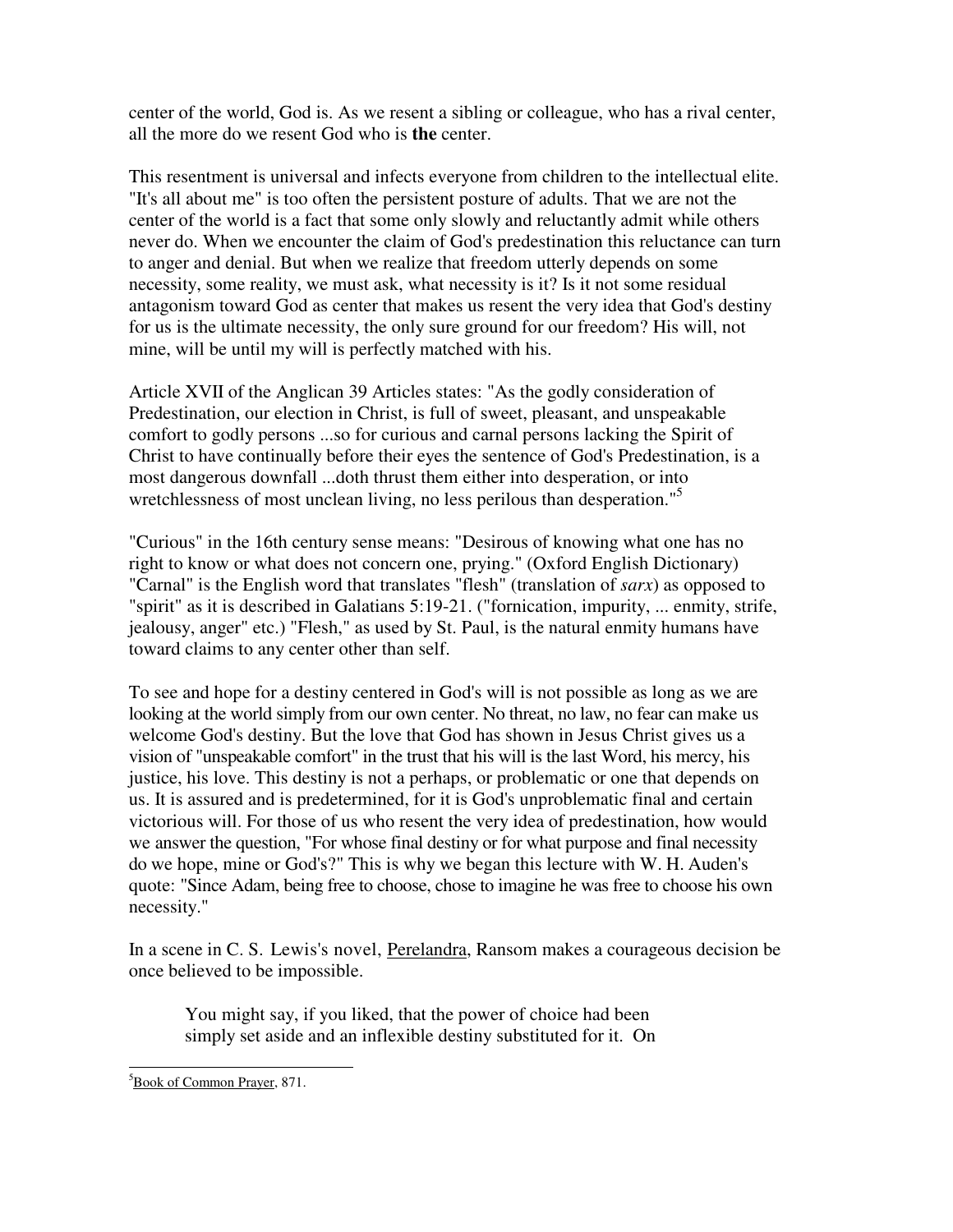the other hand, you might say that he had been delivered from the rhetoric of his passions and had emerged into unassailable freedom. Ransom could not, for the life of him, see any difference between these two statements. *Predestination and freedom were apparently identical*. (Italics mine). He could no longer see any meaning in the many arguments he had heard on this subject.<sup>6</sup>

Predestination is often misunderstood and rejected as determinism, but it is in fact the very foundation of our freedom. The mystery is still here but this we know: there is no freedom that is not in accord with reality and the ultimate reality is God's will. It is important to explain carefully how God aligns our wills with his in order to understand that predestination is not determinism.

Jesus did not run after the rich young ruler who went sadly away, asking, "If I put this another way would you buy it?" He would not impose or coerce. Predestination is not a matter of coercion but the attraction of a loving necessity. He invited but did not draft his disciples. He submitted to the rejection of Caiaphas, Pilate and the multitude without forcing their compliance. He did not restrain Judas, but allowed the betrayal. He will deal with us in the same way. He will only evoke and elicit the response of faith. This is not because he refuses to "violate our freedom" as has too often been expressed, but that force and coercion can never evoke love and create true freedom from bondage. As St. Augustine has taught us we are not saved by our wills, but God will not save us without our wills.

The great mystery lies not in God's will as the foundation of our freedom. That is a simple fact. The mystery lies in the sure and certain final reality of justice, mercy and love and how we are, or are not, a part of that victory. Our human nature persists in attempting to abolish the mystery by the lie that in our "freedom that is perfect bondage" we choose to have the faith that saves. Scripture and the saints have unanimously insisted otherwise: God has chosen us and our faith is his gift. How do we account for those to whom faith is not given and are not saved? We don't. How God manages remains a mystery. One of the many blessings of not being God is leaving the remaining mystery with him*.* 

An early and reoccurring heresy taught that the unity of Jesus' divinity and humanity was accomplished by the replacement of something in Jesus' humanity (his mind or his spirit) with divinity.<sup>7</sup> It was soundly repudiated at the Council of Constantinople in 381 because the grace of God never destroys nature and what God in Christ did not take on, did not assume in his full humanity, he did not redeem. If divinity replaced Jesus' mind or his will, our human minds or wills will not be redeemed. The recurrence of this heresy

<sup>&</sup>lt;sup>6</sup>Perelandra, (New York: Scribner, 1972), 127.

<sup>&</sup>lt;sup>7</sup>The heresy is called Apollonarianism. Its teaching regarding the replacement or destruction of human will continues to live on in modern examples such as the enormously popular work by B. F. Skinner, Beyond Freedom and Dignity, and in certain behavioral therapies that seek to train, educate, or cure people with methods and techniques that circumvent or destroy the will. This is true of all tyranny, political or personal, something markedly absent from the life of Jesus. Anthony Burgess's book and movie, <u>A Clockwork Orange</u>, is a classic example of the appeal and the horror of this "solution" to human behavior.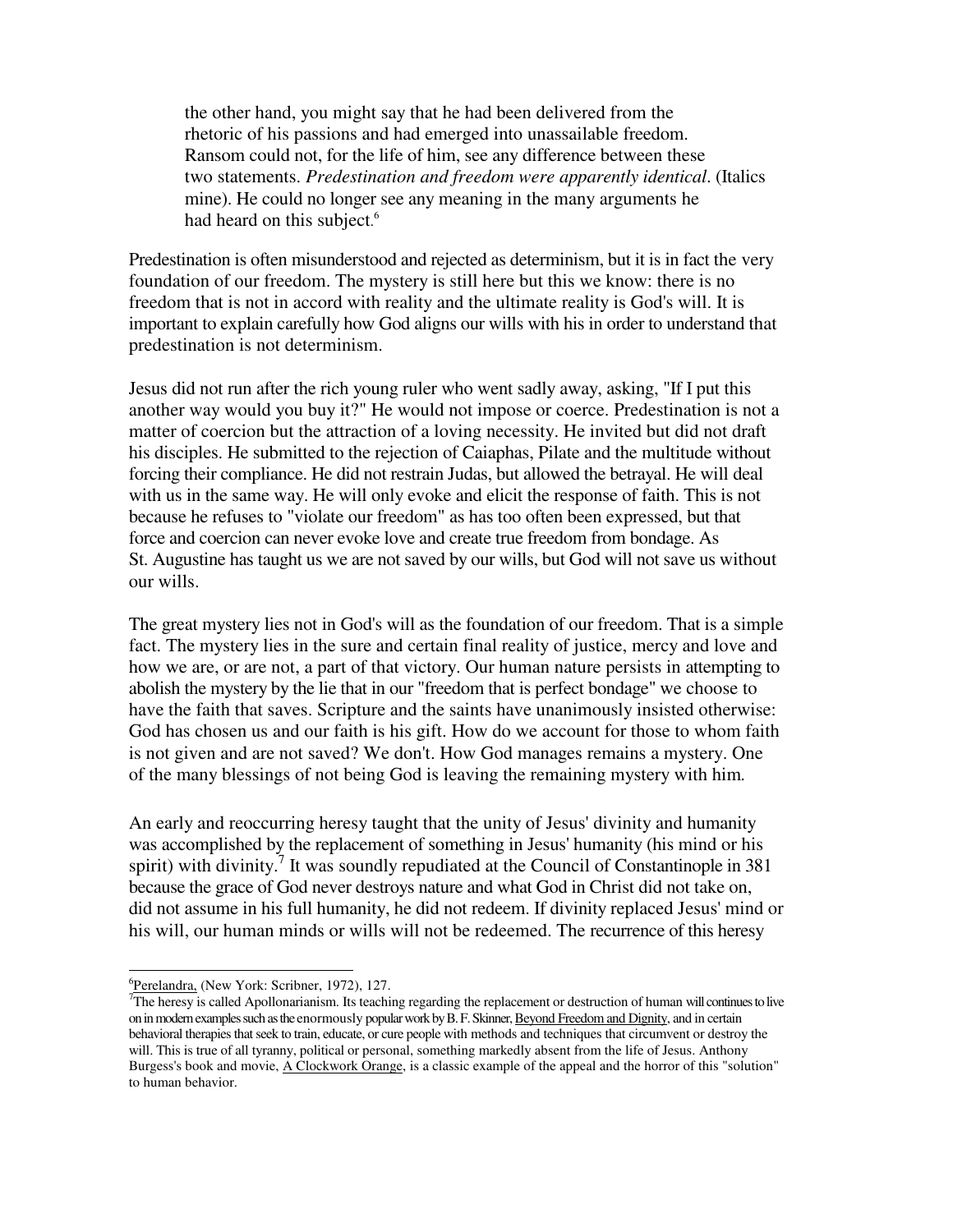has given much of the evangelical tradition a warrant for anti-intellectualism. The poet W. H. Auden described this when he put into the angel Gabriel's announcement to the virgin Mary, "Love's will requires your own..."<sup>8</sup> and this same love requires our own will. Everything about Jesus' life and witness even unto death was not to destroy our wills but to change and free them. This is not determinism.

The temptation to replace or destroy our wills with God's will is still with us. The otherwise beautiful words to Hymn No.  $707<sup>9</sup>$  "Take my will and make it thine; it shall be no longer mine," makes our wills no longer ours. When they are transformed they are not lost but fulfilled. Much better is Charlotte Elliott's hymn, "Renew my will from day to day, Blend it with thine and take away, all that now makes it hard to say Thy will be done. "<sup>10</sup> Redemption does not replace, take away, or destroy our wills or minds, but blends them with God's where they remain distinctively ours but now fulfilled. This is redemption not determinism.

The sinful assumption that we are born free has crept into much of our teaching and devotional material, especially the catechism of the Episcopal Church's present Prayer Book. No catechism before the 1979 book ever explained freedom this way:

Q. What does it mean to be created in the image of God?

A. It means that we are free to make choices: to love, to create, to reason, and to live in harmony with creation and with God.

Q. Why then do we live apart from God and out of harmony with creation? A. From the beginning, human beings have misused their freedom and made wrong choices.

Q. Why do we not use our freedom as we should?

A. Because we rebel against God, and we put ourselves in the place of God.<sup>11</sup>

The truth of earlier catechisms was replaced with a Pharisaic lie. In the 1928 Prayer Book the catechism reads:

"Catechist: My good child know this; that thou art not able to do these things of thyself, nor walk in the commandments of God, to serve him without his special grace; which thou must learn at all times to call for by diligent prayer."<sup>12</sup>

Freedom is not an agency, but rather a condition of not being in prison physically, psychologically or spiritually. We come into this world unfree. We are not born free to live in harmony with others, "with creation and with God," as the more recent

**EXECUTE:**<br>
<u><sup>8</sup>For the Time Being,</u> (New York: Random House, 1944), 77-78.<br>
<sup>9</sup> Hymnol of the Protestant Enisconal Church in the United States

Hymnal of the Protestant Episcopal Church in the United States of America, (New York: The Church Hymnal Corporation, 1982).

 $10$  Charlotte Elliott, Hymnal of the Protestant Episcopal Church in the United States of America, (New York: The Church Hymnal Corporation, 1940). #420.

<sup>&</sup>lt;sup>11</sup> The Book of Common Prayer, (New York: The Church Hymnal Corporation, 1979), 845.

<sup>&</sup>lt;sup>12</sup> The Book of Common Prayer, (Church Pension Fund, New York, 1928), 528.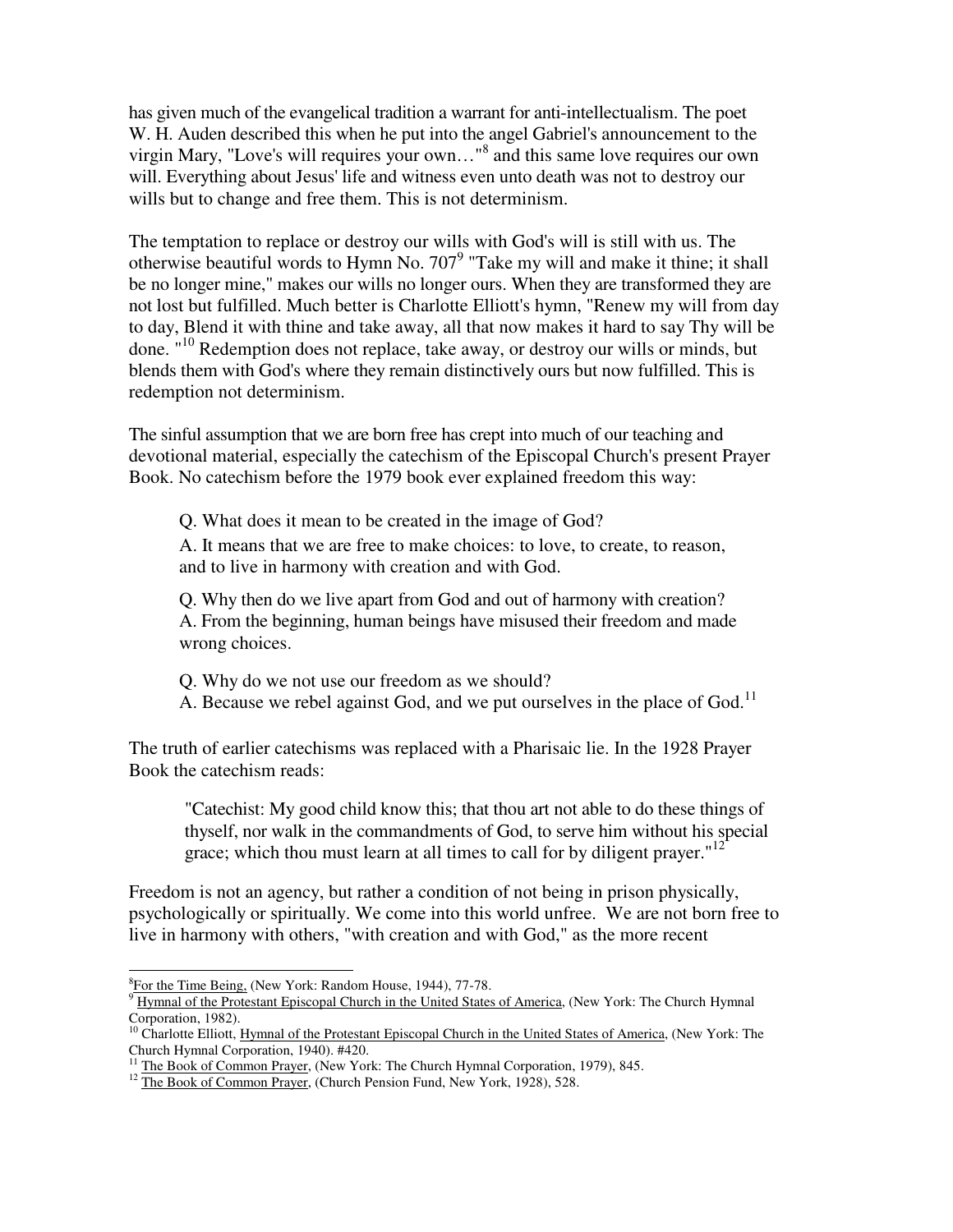catechism falsely asserts. As William Temple has taught us, we are born as selfcentered creatures, out of harmony with God and others, observing everything from our own center's perspective.

But some will say, "Are we not free to reject God's offer of grace and salvation?" We often reject God's offer but we are not free in doing so. Such rejection is an expression of bondage not freedom. Certainly some do reject offers of grace and salvation but only those infected with Pharisaic yeast call that rejection "freedom." Scripture calls such decisions slavery and bondage (John 8:34).

An example of what this lie about being born free does to the Gospel is Bishop James Pike, one of its victims. He started on his path to Unitarianism on p.80 of his Time for Christian Candor<sup>13</sup> where he assumed the lie of our being **free in the initial situation** (born free). "A necessary corollary is that not only is man free to do good and constructive things but he is also free to do evil and destructive things." Doing evil and destructive things is not freedom but bondage. Repeating the lie about sinners being free excludes the need for grace that produces true freedom. It eliminates the need for God's atonement in Christ's sacrifice and ends with a Unitarian deity. By page 124 the logic had led Bishop Pike to relinquish belief in the Trinity, which he observed "is not essential to the Christian faith." If we are already free we need no Trinitarian action of the Father's love, the Son's redemption and the Spirit's encouragement.

Archbishop William Temple, in contrast, has expressed not only the reality of our bondage but also the true nature of our freedom.

What is quite certain is that the self cannot by any effort of its own lift itself off its own self as centre and resystematise itself about God as its centre. Such radical conversion must be the act of God, and that too by some process other than the gradual self-purification of a self-centered world assisted by the ever-present influence of God diffused through nature including human nature. It cannot be a process only of enlightenment. Nothing can suffice but a redemptive act. Something impinging upon the self from without must *deliver it from the freedom, which is perfect bondage to the bondage, which is its only perfect freedom*. (Italics mine)

The so-called "freedom," which is perfect bondage, is what humans invariably begin with by believing it is true freedom. We believe in false freedom, not intellectually but willfully. Simply to have no external constraints or compulsions is what many mean by being free. The absence of force or compulsion in the invitation, "Come to me all who labor and are heavy laden, and I will give you rest" (Matt. 11:28) does not mean that we are free when we reject his offer. This choice of refusal that sinners naturally call "free"

<sup>-</sup><sup>13</sup> James A. Pike, <u>A Time for Christian Candor</u> (New York: Harper and Row, 1964), 80,124.

Bishop Pike (1913-1969) was author of a score of books and was one of the most popularly acclaimed clergymen of his generation. He was censured by the House of Bishops for his "tone and manner" not for the substance of his denial of the creedal affirmations regarding Christ and the Trinity.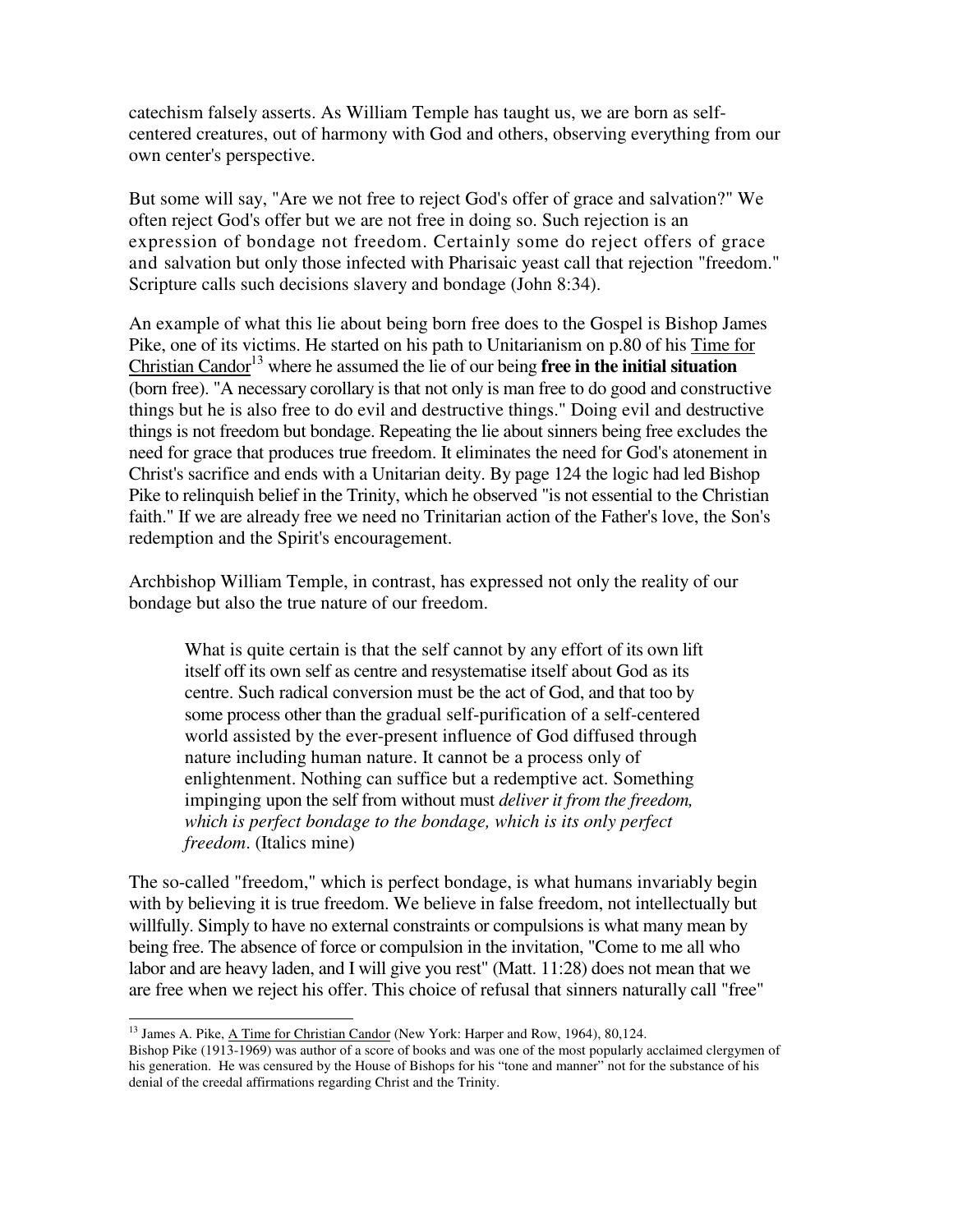is precisely what Temple calls the "freedom, which is perfect bondage." We need to be reminded of C. K. Barrett's insight that freedom and salvation are synonyms. Ultimately, the internal trajectory of our human bondage is self-destructive. Jesus tells us quite plainly that we are not free unless the Son makes us free. We have seen that freedom is not freedom unless it fits with necessity and the final necessity is the will and love of God. The fulfillment of self-centered wills is not freedom but hell, the absence of God's love. Jesus as Lord is the Alpha and Omega, the beginning and the end, the ultimate necessity and the Last Word.

The Roman Catholic, Fr, Harry McSorley, teaches all Protestants what they desperately need to know:

If the doctrine of justification is the article on which the church stands or falls, then the doctrine of the unfree will is the **foundation** of the article on which the church stands or falls, or the article on which Luther's doctrine of justification stands or falls.<sup>14</sup>

A pastorally frustrating result of this false freedom ("of perfect bondage") is that it infects clergy and leaves them with no compassion for sinners. They cannot see that the members of their congregation are bound by the lie concerning their alleged freedom. If their parishioners are not tithing, not attending church regularly, not giving to missions, and not behaving, if they believe the parishioners are free in this behavior and are able of themselves to do otherwise, their sermons will be scolding, exhorting, and rebuking chastisements. Or more likely in a permissive age, the sermons will skirt all moral issues that are condemned by the law, but be overly concerned about tithing and politically correct issues. Their sermons will not tell the story of grace and hope that will set people truly free. If they do not believe that members of their flock are in bondage, but rather misusing their freedom, they will have no compassion for them. If they have the innate ability to fulfill the demands of tithing, moral behavior, etc., if they are free not to sin, "Why in heaven's name won't they do it?" Assuming the lie that sin is freedom is a rationale for frustration and, ultimately, hatred.

This is as true of the laity as it is of clergy. If our attitude toward people, who are damaging themselves and us, is one that assumes they are free in this behavior, we will have no compassion, no understanding, no inclination to forgive and little capacity to love them. Understanding that sin is bondage, and when the Son makes us free we are free indeed, gives us a graceful sadness in the presence of unacceptable behavior rather than aggressive counter-productive anger. Such understanding is the enabling first step in human forgiveness. It is incumbent upon us to forgive, not only because God demands it, but also because it is necessary for our soul's health and joy. "Forgive us our trespasses as we forgive those who trespass against us" is the apparently awful request our Lord has taught us to make. "For judgment is without mercy for one who has shown no mercy." (James 2:13)

<sup>&</sup>lt;sup>14</sup> Luther Right or Wrong. (Westminster, MD: Newman Press, 1969), 11.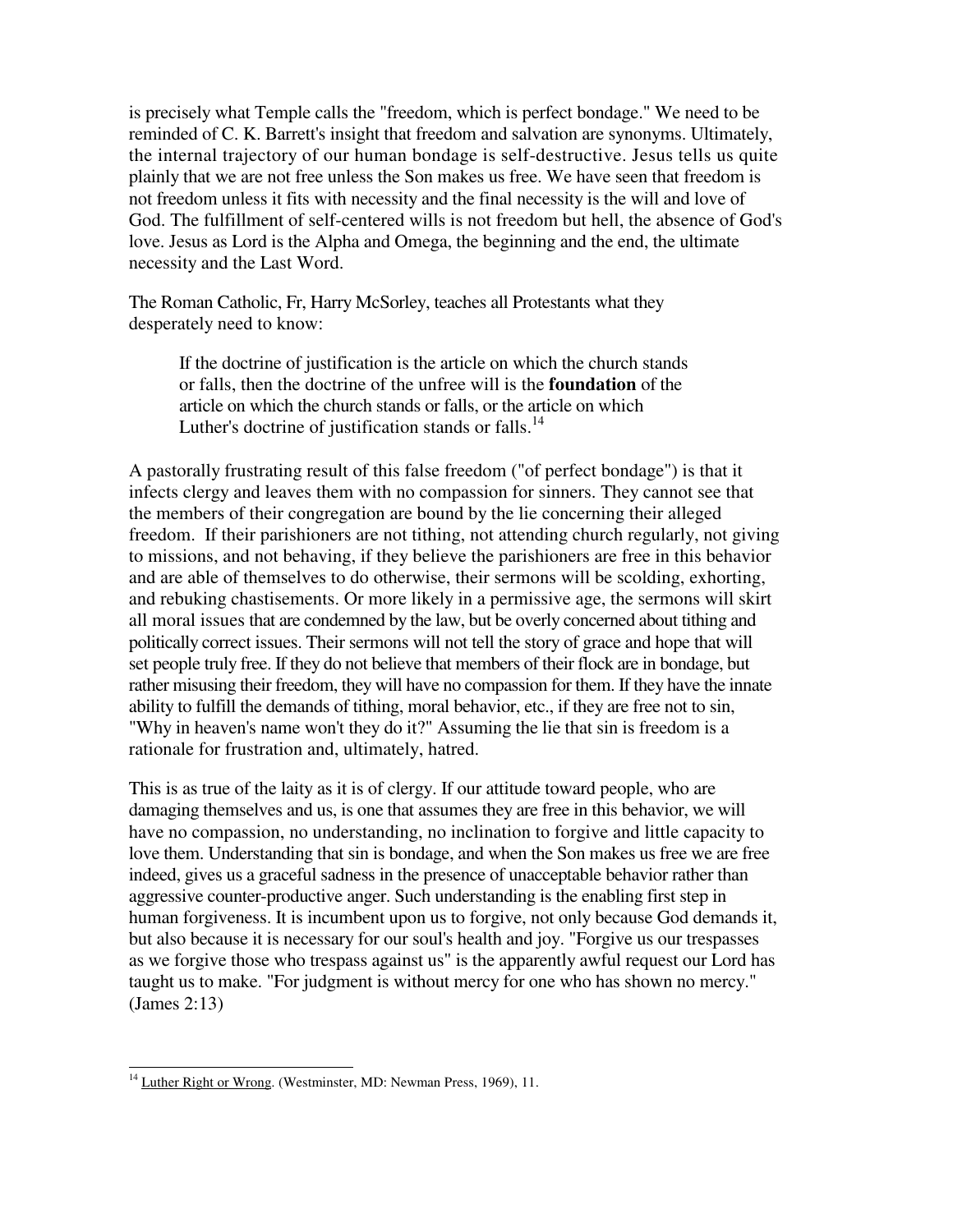Forgiveness is difficult, sometimes humanly impossible, because the injustice, pain and suffering seem too great. Yet the necessity is even greater the more serious and unfair the hurt. When we understand that all sin is an expression of bondage, not freedom, it begins to help us see that as God has forgiven us our acts and choices in our bondage so we are enabled to begin to forgive others in their destructive bondage. Neither we nor they deserve forgiveness.

This acknowledgement that sinful behavior is bondage, not freedom, leads us to the recourse of the "old, old story" that carries the grace which can break the bondage and set us authentically free. This is not sentimentality but tough love, as we see in Jesus' harsh statements regarding Sadducees, Pharisees, and Scribes. Sin is indeed a serious and destructive reality in everyone's life. God will judge the sins of our enemies but also ours. As we have received undeserved mercy so we are able to show mercy to those who do not deserve it.

"If you continue in my Word, you are truly my disciples and you will know the truth and the truth will make you free." (John 8:31, 32) The order in this verse is crucial. First must come the Word, the good news of God's love and action in saving sinners. Then we become his disciples, the messengers of his Word. Then we shall know the truth and finally we shall be made free. The Pharisaic yeast reverses the text by beginning with freedom to obey God's law that we sinners do not have.

The Pharisaic system, so congenial to our basic nature, offers the false hope that we can by our wills do what is necessary to be saved. When we believe that by our wills we can have faith (evangelical Pharisaism), an inevitable condescension and antipathy to those who have not used their "free" will to accept Jesus as their savior, results. Scolding people for not believing in Jesus is a symptom of the lie and is invariably counterproductive. The belief that by our wills we can gain sufficient knowledge and selfcontrol to attain salvation (high-church Pharisaism) is also a symptom of the lie. An example of the latter can be found in an article on Moral Theology in the first two editions of the Oxford Dictionary of the Christian Church: Moral Theology is defined as: "The science of Christian conduct, trusting of God as man's last end, and of *the means which he may be attained*." (Italics mine)<sup>15</sup> This has been mercifully replaced in the third edition by a significant corrective.<sup>16</sup> Following Jesus as our supreme example, while omitting the story of God's initiating love in his sacrifice for our sins thus enabling us to follow him, is the form of the lie told by liberal theologians. We are not saved by Jesus' example but by his sacrifice, which established his mercy. In turn, in gratitude we can begin to follow his example. This tradition, that reduces Jesus to merely an example to follow, has perhaps had more influence on the culture than the evangelical and High Church traditions combined. Its father is Disederius Erasmus (1469-1536) who made the following egregious claim:

Oxford Dictionary of the Christian Church, 1st edition, 1957, 921and 2nd edition.

<sup>&</sup>lt;sup>16</sup> Oxford Dictionary of the Christian Church, 1997, 1110.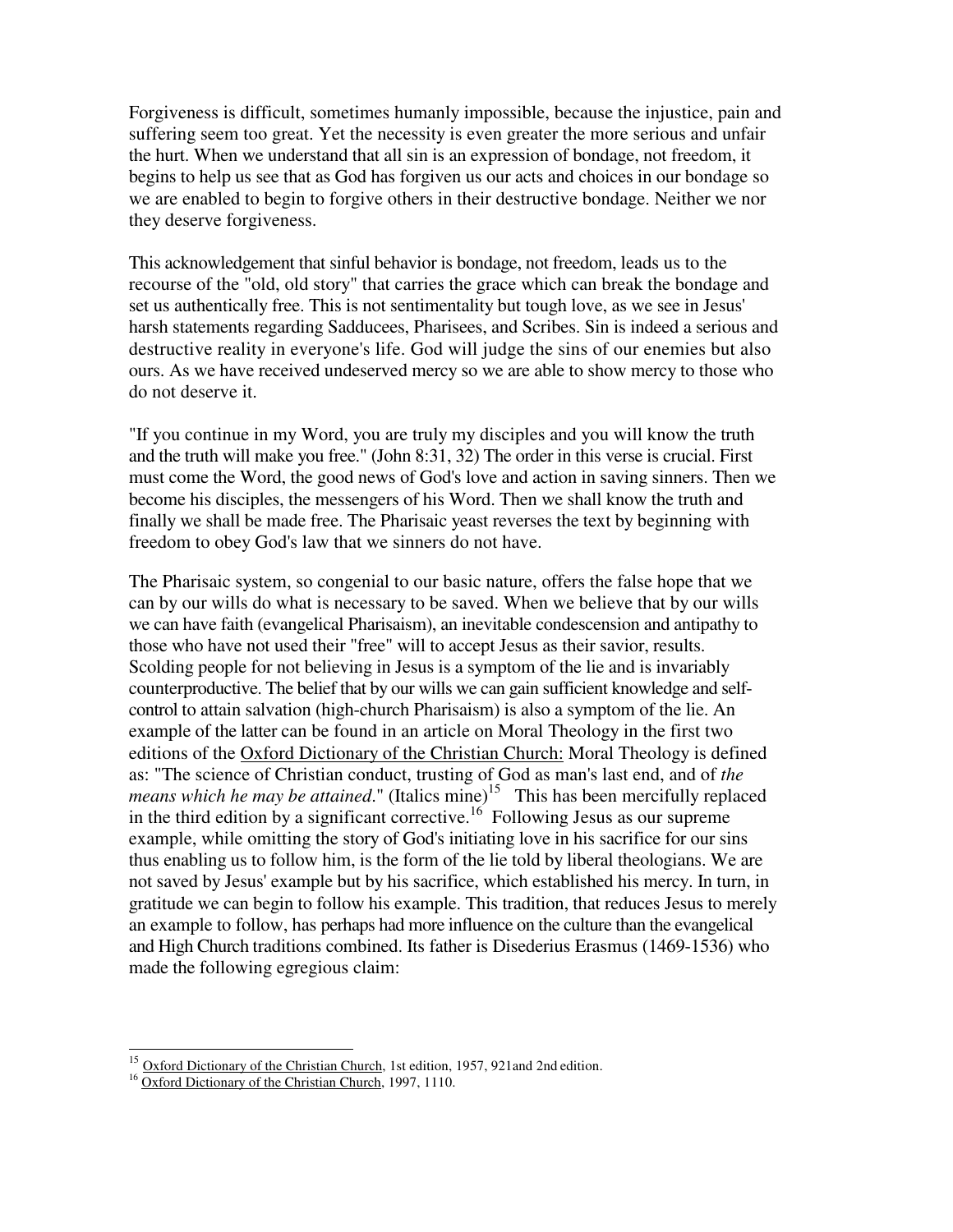If what is commanded be not in the power of every one, all the numberless exhortations in the Scriptures, and also all the promises, threatenings, expostulations, reproofs, asseverations, benedictions, and maledictions, together with all the forms of precepts, must of necessity stand coldly useless.<sup>17</sup>

The clear assumption behind this assertion is that we sinners are indeed able to do what is commanded of us. Erasmus' work, The Freedom of the Will,<sup>18</sup> is the foundational lie that panders to our natural Pharisaic inclination to believe that we are free before grace and undergirds the whole liberal tradition from the  $17<sup>th</sup>$  century until now. If Erasmus is right we can see how Christianity is simply a matter of numberless exhortations without the saving story of God's loving and enabling sacrifice. Luther's reply to Erasmus in The Bondage of the Will is the abiding antidote to this lie.<sup>19</sup>

This antidote to the sickness of bondage is not easy to swallow. Professor Gerhard O. Forde warns us:

> Writing a book on Luther's Bondage of the Will is a foolhardy business — not because the arguments are so hard to understand but rather because they are so difficult for sinners to take. $20$

When one begins with the false assumption of being free, all concern will be involved with how to keep such "freedom" in check, how to control sin. The result is the deadly religion of the Pharisee. If one begins with the assumption of bondage, the concern will be how to proclaim the Word in kindness, patience and love so that people are enabled to be set free.

The crucial answer to both the Pharisee, as well as the Sadducee, is the very person of Christ being God's "impinging upon the self from without." Christ's sacrifice gives us access to the only occasion of a true meeting of both mercy and justice, without which humans ultimately can not know the love that begins to set them free to be whole and saved.

Another spiritually pathological result of assuming that we are born free, or naturally free, is the so-called "free will theodicy" — the attempt to explain apparent innocent suffering on the grounds that such victims have misused their freedom. As with all-powerful lies this one too has a partial truth in it. One can certainly explain some headaches by recalling how much rum one drank the night before or the relation between smoking and cancer, a

<sup>&</sup>lt;sup>17</sup> Martin Luther, Bondage of the Will, Lection LXV.

<sup>&</sup>lt;sup>18</sup>Ernest F. Winter, ed., De Libero Arbitirio, Discourse on the Freedom of the Will, (New York, 1961). <sup>19</sup>See Martin Luther on the Bondage of the Will: A New Translation by J.I. Packer and O.R. Johnston, (Grand Rapids, MI: Baker Book House, 1957) and The Captivation of the Will by Gerhard O. Forde, Luther vs. Erasmus on Freedom and Bondage, Lutheran Quarterly Books, (Grand Rapids, MI: Eerdmans II, 2005). The introduction by James A. Nestingen is especially invaluable as a simple and clear exposition of biblical freedom.

<sup>&</sup>lt;sup>20</sup> Gerhard O. Forde, *The Captivation of the Will*, (Eerdmans, Grand Rapids, MI, 2005), xvi.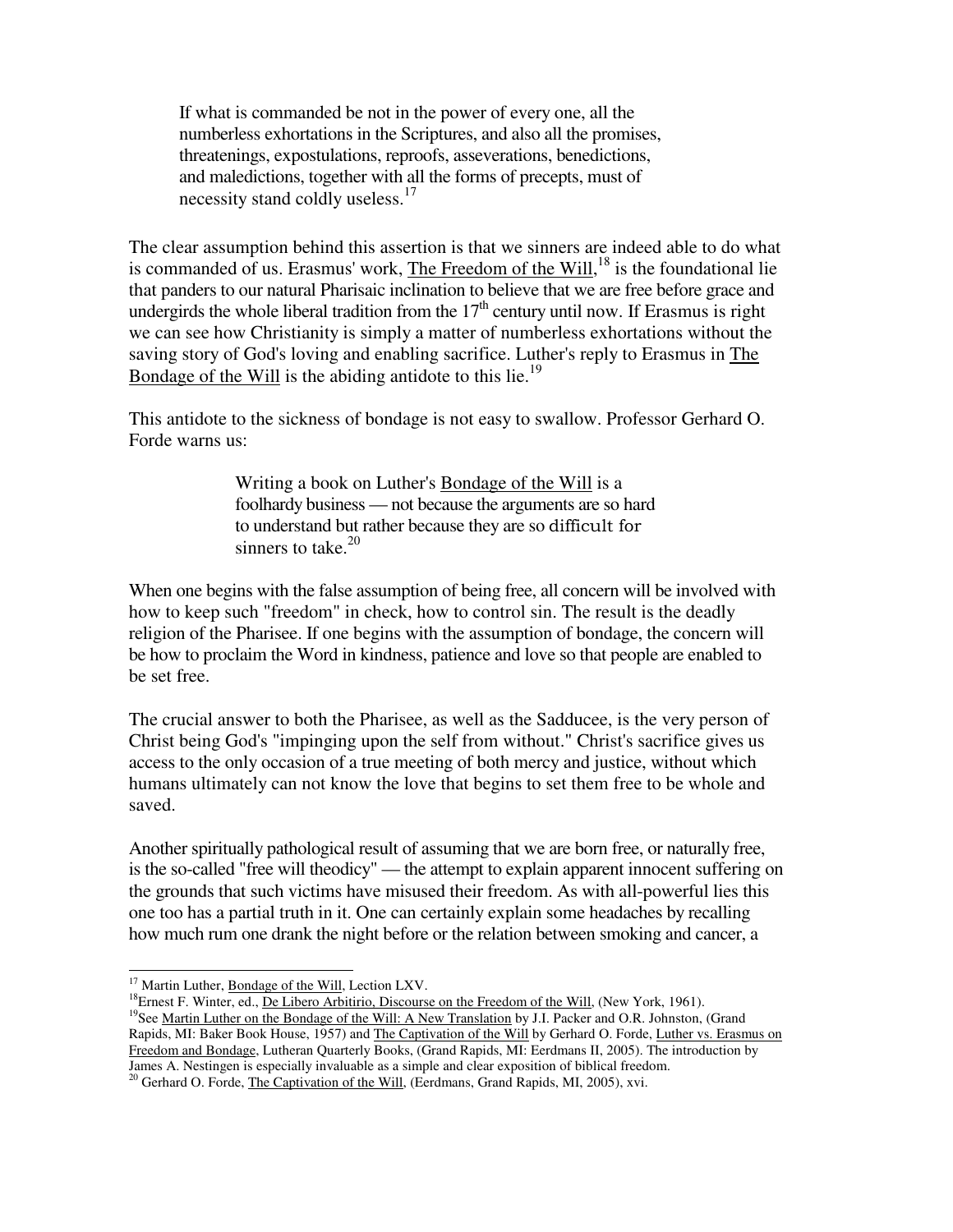corollary of the falsehood that "he was free to smoke" (in contrast to "he was in bondage to smoke"). But many things happen that have nothing to do with any choice we may have made. Random calamities, personal and social, occur from a myriad of causes having nothing to do with human volition.

Rabbi Kushner's book Why Bad Things Happen to Good People mentioned in Chapter 2 eloquently and justly dismissed the "free will" explanation for his son's fatal illness, (the son had done nothing to deserve his malady), even if his own solution (to forgive God) is vain. However, that self-centered autonomy in each of us often takes inappropriate responsibility and produces neurotic guilt for random calamities. A woman dying of cancer in Chicago is ridden with false guilt, insisting it is her fault. "If I had not left Chillicothe, Ohio, I would not be dying of cancer." Our natural Pharisaism drives us to insist that we are always in control. When we lose that control we often neurotically blame ourselves. The very fact that Kushner needed to write this exceedingly popular book to absolve people of false guilt indicates the spiritual pathology that stems from the claim of autonomy. A terrible price is paid for believing we are a law unto ourselves (autonomous). Our self-centeredness naturally tends to resolve issues by control. This idea is so pervasive that it has now become a psychological term of neurosis, "control." As a fruit of our self-centeredness it produces arrogant assumptions about our "freedom" and, in this case of innocent or random calamities, a cruel and heavy burden of false guilt.

Given human nature, this tendency to assign inappropriate responsibility showed itself in scripture and continues today:

There were some present at that very time who told him of the Galileans whose blood Pilate had mingled with their sacrifices and he answered them, "Do you think that these Galileans were worse sinners than all the other Galileans**,** because they suffered thus? I tell you, No; but unless you repent you will all likewise perish. Or those eighteen upon whom the tower of Siloam fell and killed them, do you think that they were worse offenders than all the others who dwelt in Jerusalem? I tell you, No; but unless you repent you will all likewise perish. (Lk 13:2-5)

Jesus makes it quite clear that all calamities are not punishment for sins. This false theodicy was a large part of the "comfort" of Job's false friends. I remember calling on a parishioner who had just been diagnosed with a terrible immune type disease (and ultimately fatal). She asked the universal question, "Why me? What have I done to deserve this?" I responded with Jesus' words about those upon whom the Tower of Siloam fell to assure her that there are random acts that have no relation to behavior. Multiple sclerosis is bad enough without the added burden of false guilt.

But I didn't finish the text. I didn't tell her what Jesus added,"...but unless you repent you will...likewise perish." It did not seem to be a gracious thing to do to tell her to repent. I was wrong. Although not at that particular time, but I should have told her about the good news of what true repentance is — the promise of joy and abundant life in God's unassailable center.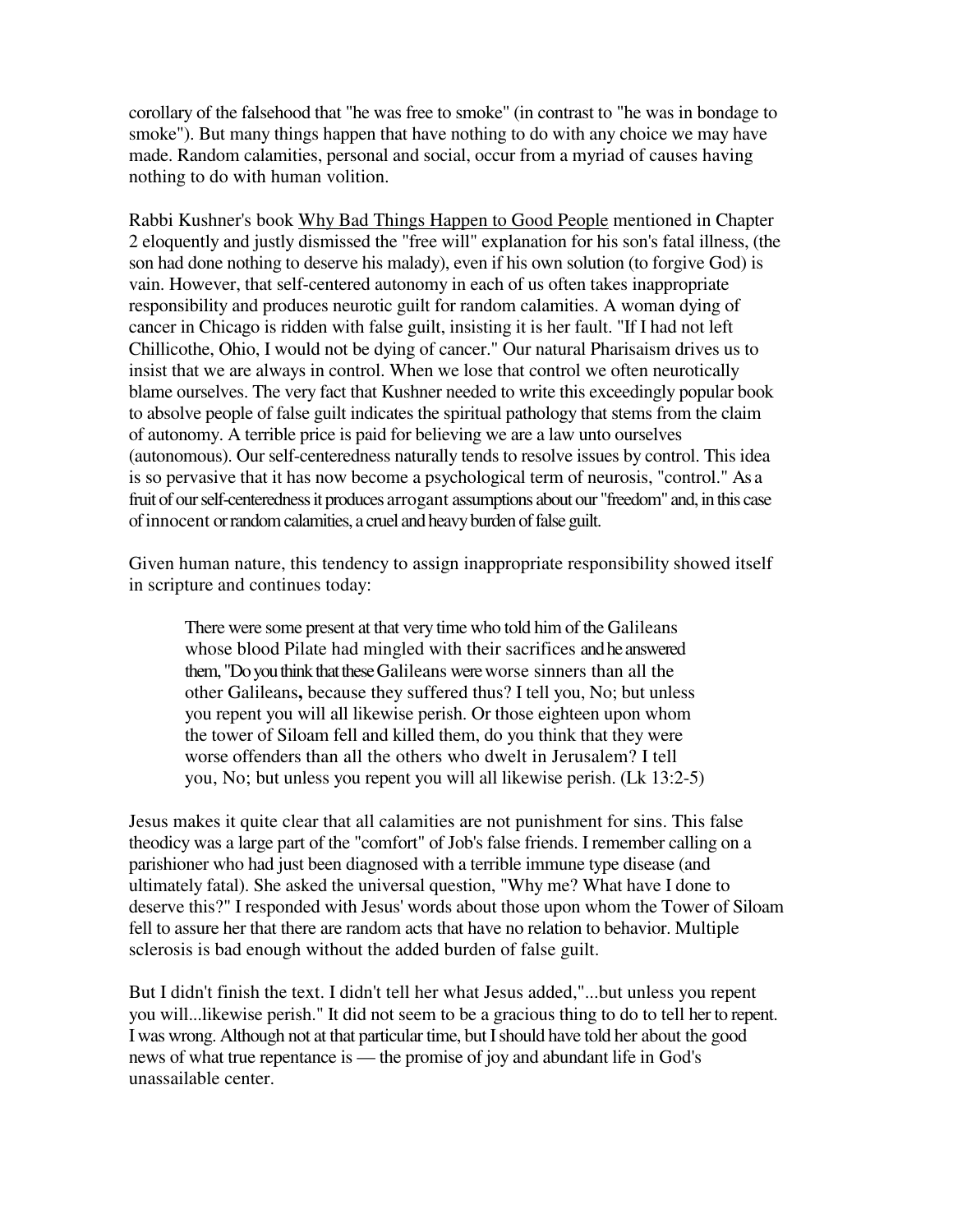## Repentance: Renewing the Power to Love

All that we have considered in this chapter begs this question: why does Jesus demand repentance of his hearers who, like those upon whom the tower of Siloam fell, are presumably no more sinful than others? The fact is that the need for repentance is universal and points to something deeper than sins committed. Repentance treats something more profound — our commitment to our self-as-center — that which causes us to sin and to believe that we are in control.

The Pharisaic influence in the church's history has soiled the image of the term repentance. What Jesus is asking is something deeper than being sad or remorseful about something we have done. Repentance (*metanoia*) literally means a "change of mind." Ashley Null's book on Cranmer's Doctrine of Repentance: Renewing the Power to Love<sup>21</sup> is important, not only for its excellent study of Thomas Cranmer, but also for its deeper and much needed positive understanding of repentance. Oxford University Press erred badly when they did not include the subtitle on the cover of the first edition. "Renewing the Power to Love" conveys a much different spirit from merely "feeling bad about something we've done" — the superficial and conventional view of repentance.

This change of heart is an exquisite expression of true freedom. But it comes only from charity (*agape*), the divine love that "impinging upon the self from without" (William Temple's phrase), delivers us from the "freedom" that is perfect bondage into the "bondage that is perfect freedom."

The insight from Philip Melanchthon deserves repeating: "What the heart desires, the will chooses, and the mind justifies." What Jesus is demanding is not mere sorrow for transgressions, or remorse concerning sins, but a change of heart that enables us to love. All human loves, whether friendship, romance or domestic loyalties, are tainted, undermined, and ultimately betrayed by a self-centered heart.<sup>22</sup> In spite of the literal meaning of repentance (*metanoia*) as a change of mind the overwhelming meaning in scripture, as we see in the context each time it is used, is a "change of heart."<sup>23</sup> To understand that our hearts (the symbol of our very identity) are what need changing is to go a long way toward understanding the unworkable pretension of the Pharisee. On one hand, the expectation that our wills can respond to demands of the law without a change of heart brings frustration, hypocrisy and depression. On the other hand, to have some measure of "loving that which thou commandeth," even in small doses, brings expressions of true freedom, real joy, and growing love.

I have a friend who is a Methodist pastor. He ministers not only to his own flock, but also to the whole town. Whenever a problem, tragedy or catastrophe occurs, the social

<sup>-</sup><sup>21</sup> New York: Oxford University Press, 2000.

 $22$  The Four Loves (New York: Harcourt Brace, 1960). The quotation on the title page from John Donne should not be missed: "That our affections kill us not, nor dye."

<sup>&</sup>lt;sup>23</sup> G. Kittle, Theological Dictionary of the New Testament (Grand Rapids, MI: Eerdmans Publishing Co., 1964), IV, 626-629.